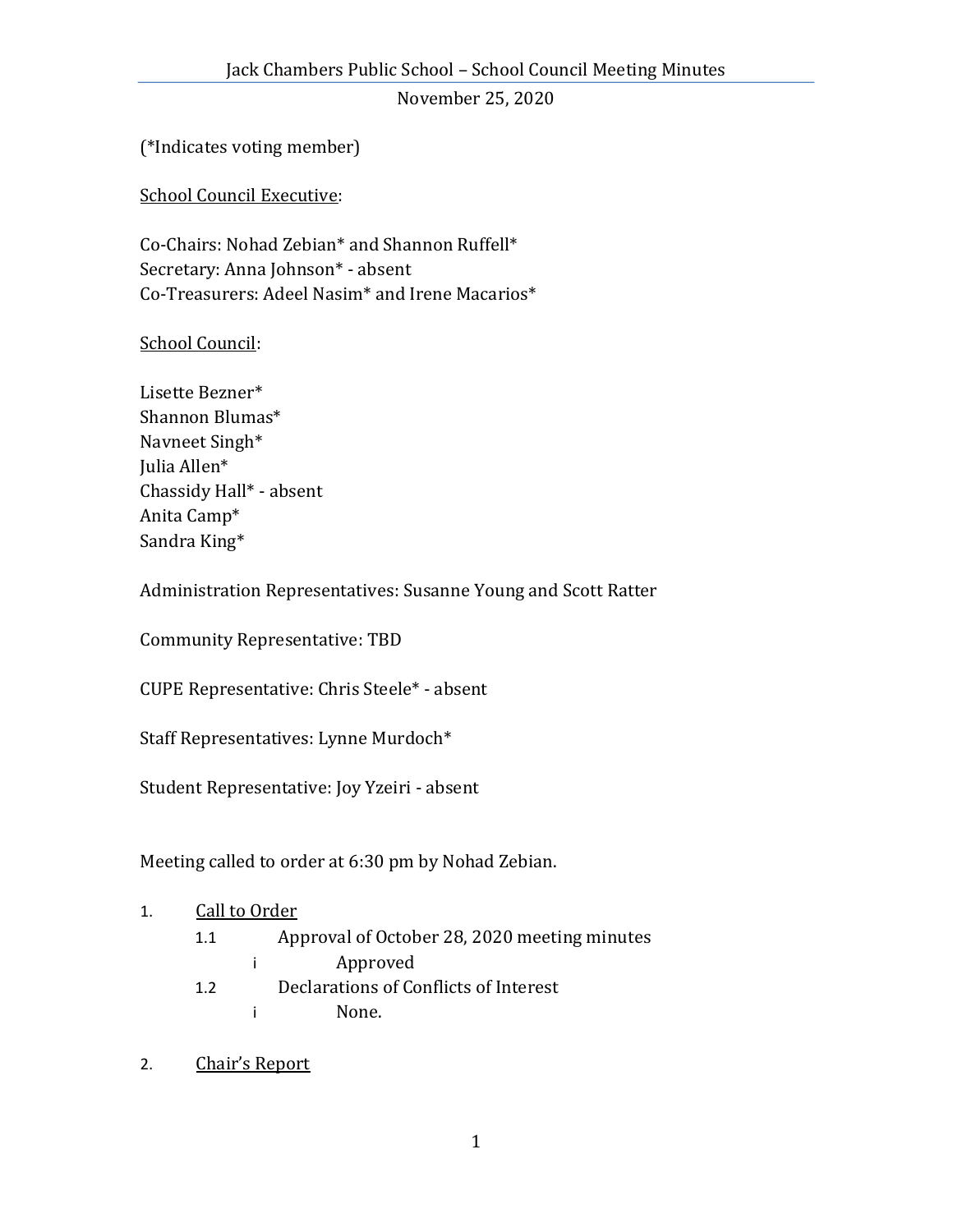#### November 25, 2020

- 2.1 Fundraising Update online campaigns and delivery direct to home proceeds to go to outdoor equipment for students to enjoy this winter
	- i Donut Diva Nohad to research and get more information about cost and profit. Selling 60 mini for \$25 or 120 mini for \$50.
	- ii Byron Pizza Nohad to research and get more information about cost and profit. Tuesday Pizza Night - \$5 goes to the School Council.
	- iii Virtual Silent Auction go online and bid. Susanne to research and get more information.
- 2.2 Lottery Account
	- i Temporarily close the account to stop the fees Navneet and Shannon to close and Shannon will personally pay outstanding account fees
- 2.3 Valentine's day fundraising teddy bear campaign online
	- Valentines Day Gift Baskets we are approved to buy \$7 from Dollarama – basket, stuffy, book, candy – sell for \$20. Doorstep delivery and purchased through cash online. Proceeds to go to Yard Innovation Project. Announce in January. Approved.
- 2.4 Community Outreach looking at building community skating rink to give students and community outdoor activities this year
	- i Decided not appropriate as School Council initiative due to safety, maintenance and liability concerns.
- 2.5 June 2019 what has been committed to and what is still left to be ordered
	- i Currently \$1,721.74 in account after all remaining approved purchases go through
	- ii Purchase 100 snowmakers at \$6 each = \$600 approved
	- iii New working balance \$1,121.74
- 2.6 T-shirt campaign update any submissions
	- i T-Shirts \$6 sell for \$20 we will announce contest now via School Messenger and depending on how many submissions choose a voting method. Proceeds to go to Yard Innovation Project. Approved

# 3. Administrator's Report

- 3.1 There are four student teachers in the school until holiday break.
- 3.2 There is a virtual book fair until Friday
- 3.3 Spirit Day this Friday and then Spirit Day every day of last week leading up to break.
- 3.4 The Angel Tree will be back December 1-15 and there will be a call for donations.